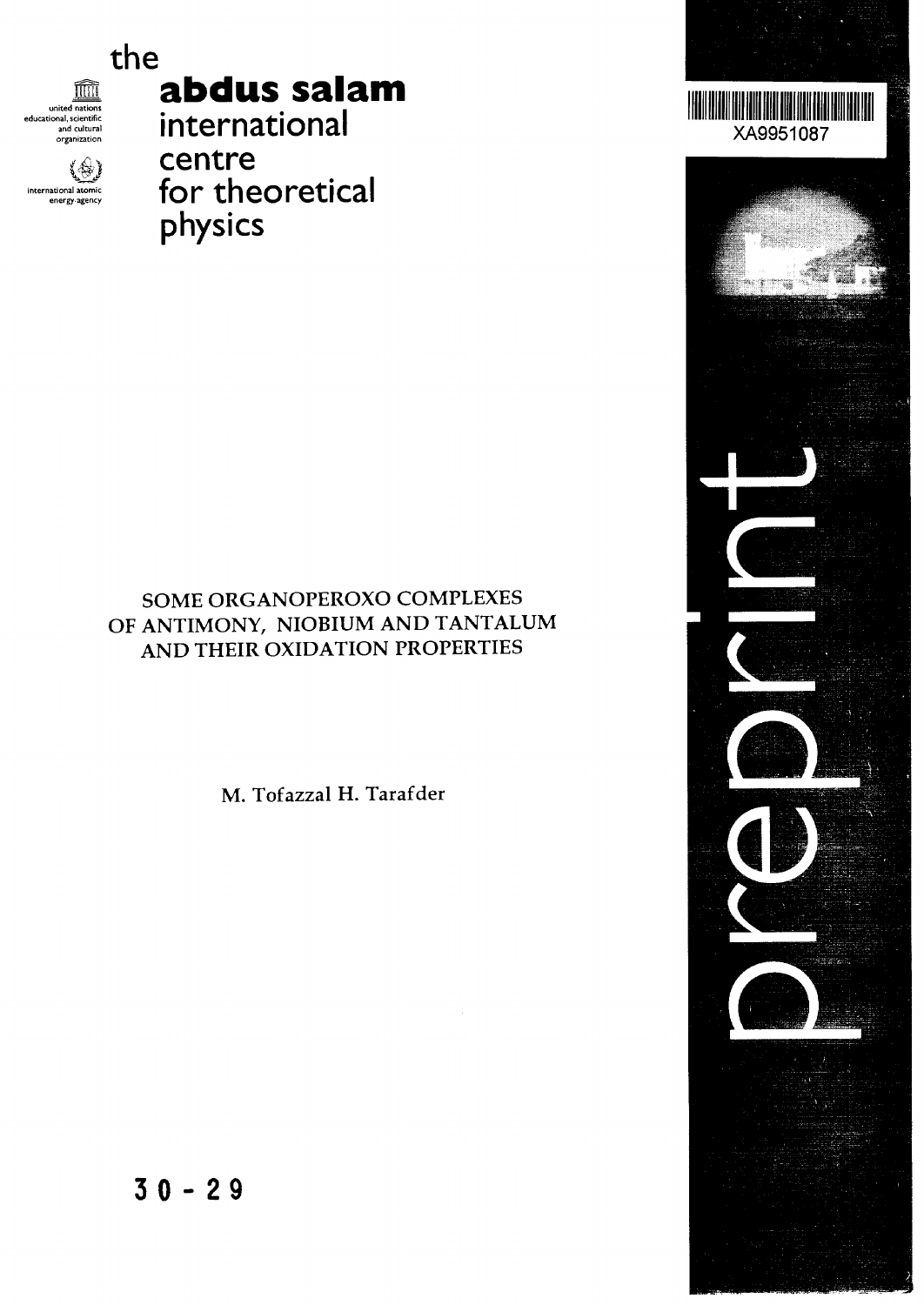### United Nations Educational Scientific and Cultural Organization and International Atomic Energy Agency THE ABDUS SALAM INTERNATIONAL CENTRE FOR THEORETICAL PHYSICS

#### **SOME ORGANOPEROXO COMPLEXES OF ANTIMONY, NIOBIUM AND TANTALUM AND THEIR OXIDATION PROPERTIES**

M. Tofazzal H. Tarafder<sup>1</sup> *Department of Chemistry, Universiti Putra Malaysia, 43400 UPM Serdang, Selangor, Malaysia and The Abdus Salam International Centre for Theoretical Physics, Trieste, Italy.*

#### **Abstract**

Several novel organoperoxo complexes of  $Nb(V)$ , Ta(V) and  $Sb(V)$  have been synthesized and characterized. The complexes have the compositions  $[M(O_2)_2L]$  Cl and  $[M(O_2)_2L']$   $[L =$  monodentate and bidentate, neutral ligand;  $L' =$  bidentate, uninegative ligand]. These complexes are very reactive to both organic and inorganic substrates. Niobium and tantalum complexes were found to oxidize phosphines and arsines to their oxides. These also oxidize olefins to epoxides under stoichiometric conditions while under catalytic conditions, ring opening of the epoxides occur producing  $\alpha$ -hydroxyketone when the substrate is trans-stilbene. The antimony complexes are decidedly inert towards oxidation.

## MIRAMARE - TRIESTE May 1999

<sup>&</sup>lt;sup>1</sup>Regular Associate of the Abdus Salam ICTP. E-mail: tofazzal@fsas.upm.edu.my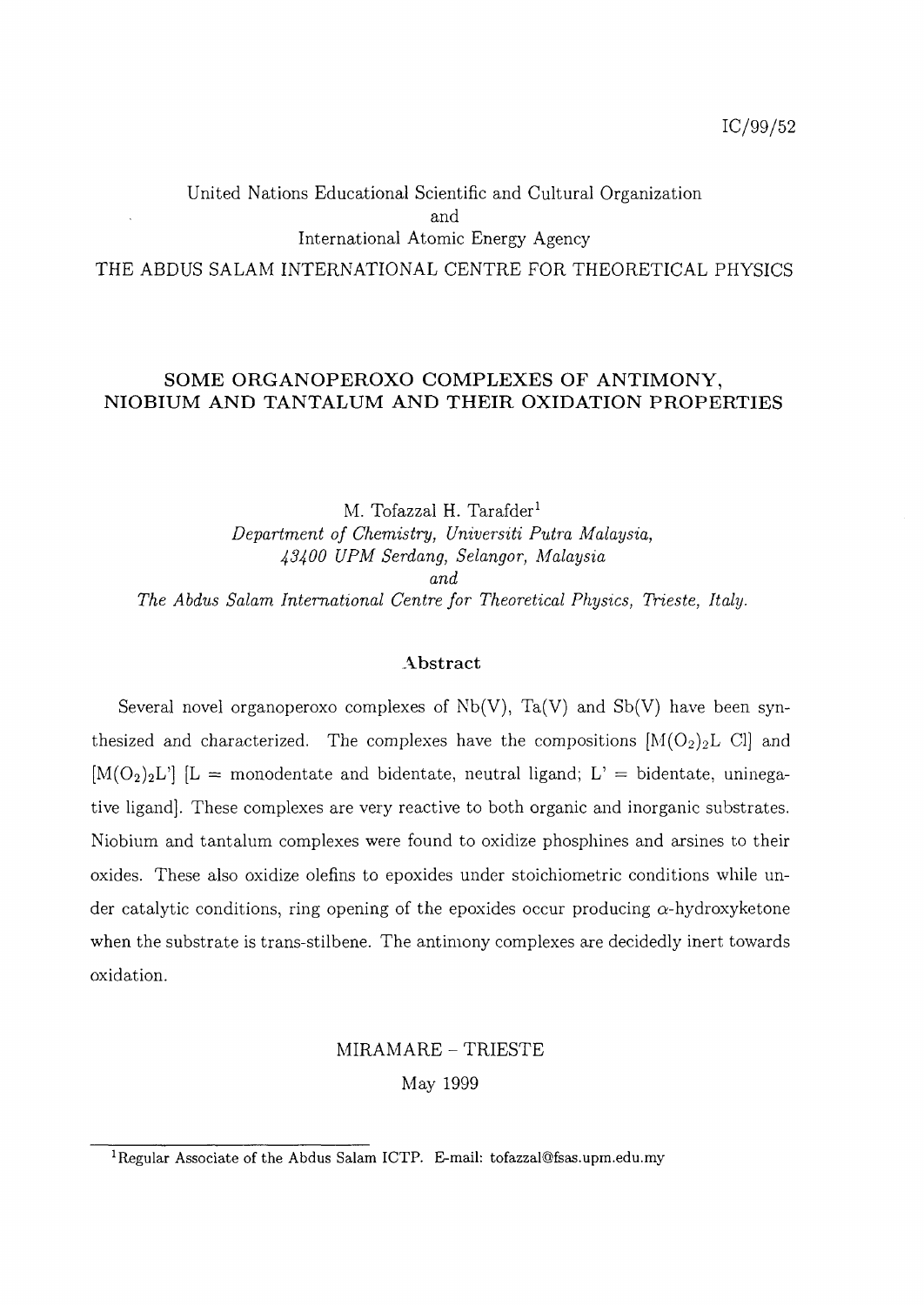**Introduction** : There has been a great deal of interest in the peroxo complexes of transition metals because of their coordination chemistry as well as their role in synthetic organic and inorganic chemistry.<sup>1-12</sup> We have successfully employed peroxo complexes to generate glycine from allyl alcohol which is indeed an industrial aspect of the project.<sup>7</sup> The reactivity of the metal peroxides can be greatly modified by introducing metals of different sizes and ancillary ligands with different donor properties.<sup>5,6,12,13,14</sup> Peroxo complexes containing monodentate and bidentate auxiliary ligands were found to undergo oxygen transfer reactions,  $5,6,12$  however, those containing tridentate and quardridentate ligands were inert towards oxidation reaction.<sup>6,9,10,14,15</sup> Recently, we have reported the synthesis and properties of organoperoxo complexes of  $\text{tin}(IV)$ .<sup>16</sup> There have been no studies whatsoever on peroxo complexes containing Sb(V), in particular. We have been interested in extending our studies to  $Sb(V)$ ,  $Nb(V)$  and  $Ta(V)$ , with a view to afford comparison between dioxygen complexes of non-transition metals and those of transition metals. We report here the synthesis of these complexes along with their potential as oxidation catalysts. An attempt has been made to compare the reactivities depending on the nature and size of the metals used.

#### **Experimental**

#### *Reagents*

All chemicals were reagent grade and were used as supplied by Aldrich.

#### *Physical Measurements and Elemental Analysis*

Infrared spectra (as KBr discs) were recorded on a Fourier-transform Perkin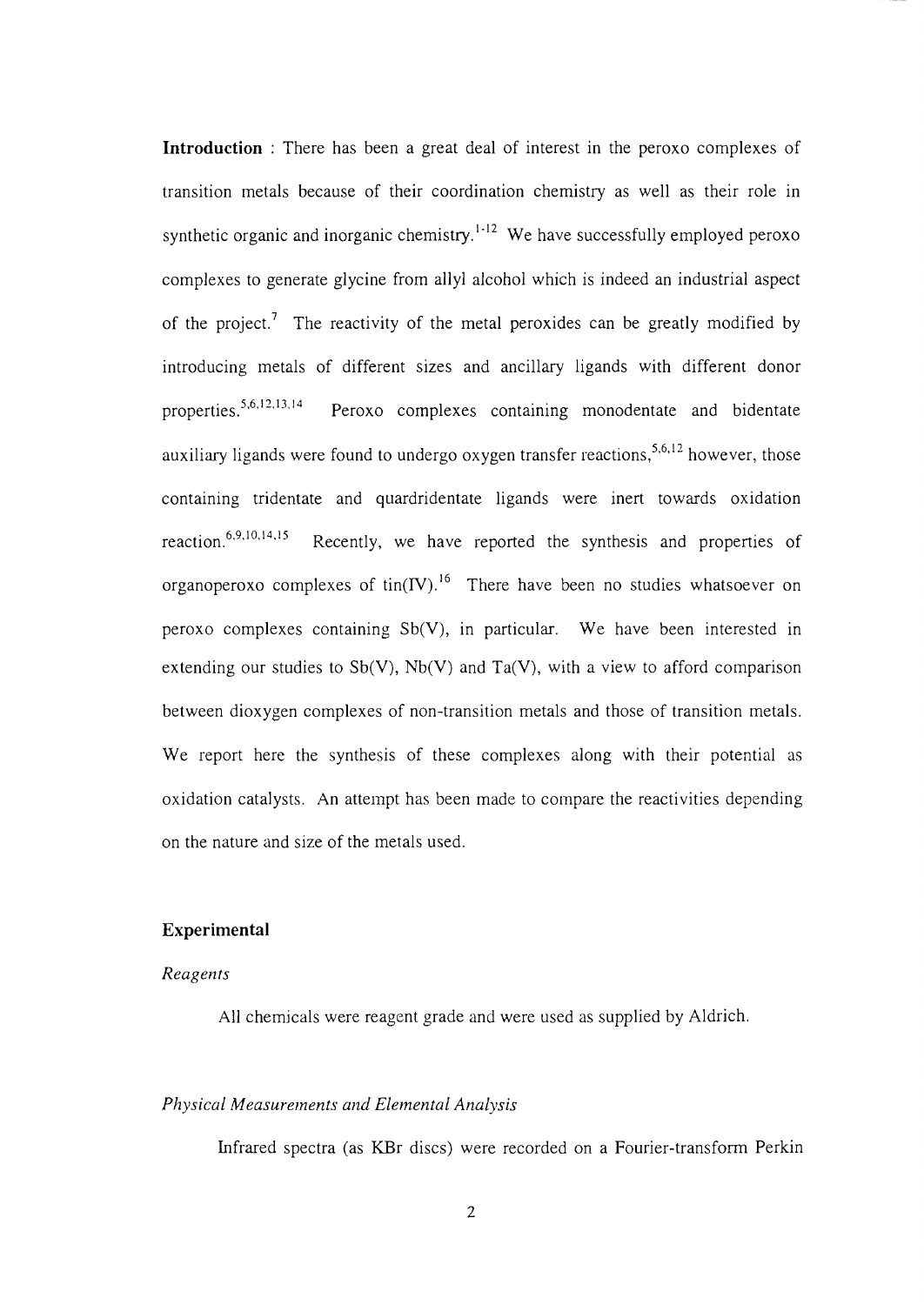Elmer 1750X instrument. Conductivities of  $10^{-3}M$  solutions in dimethylsulfoxide were measured at 25°C by using a 4020 digital conductivity meter and a dip-cell with platinized electrodes. <sup>1</sup>H and <sup>13</sup>C NMR spectra, in CDCl<sub>3,</sub> were obtained with Zeol EX- 400 MHz NMR spectrometer. Tetramethylsilane was employed as an internal standard.

Carbon, hydrogen and nitrogen analyses were carried out by Microanalytiches Labor Pascher, Germany and also obtained from the Department of Soil Science, Universiti Putra Malaysia.

*General method for the preparation of*  $[M(O_2)_2 LCl]$  *and*  $[M(O_2)_2 L']$  $[M = Sb(V)$ *,*  $Nb(V)$  and  $Ta(V)$ ;  $L = OPPh_3$ ,  $OAsPh_3$  and  $ONC_5H_5$ ;  $L' = C_9H_6NO$ 

SbCl<sub>3</sub> (0.005 mol) or MCl5 (M = Nb(V) and Ta(V)) dissolved in ethanol (25 cm<sup>3</sup>) was added to the solution of the ligand L or L' (0.005 mol) in the same solvent (30 cm<sup>3</sup>). The mixture was heated with  $H_2O_2$  (30%, 50 cm<sup>3</sup>). The product was filtered off, washed successively with ethanol and ether, and dried under vacuum over  $P_4O_{10}$ .

*Reaction of*  $[M(O_2)_2 C_9H_6NO]$  *[M = Nb(V) and Ta(V)] with triphenylphosphine (Reaction A)*

A solution of triphenylphosphine (0.01 mol) in THF (30 cm<sup>3</sup>) was added to a suspension of (8) and (12) (0.005 mol) in the same solvent (75 cm<sup>3</sup>). The mixture was kept under reflux in a nitrogen atmosphere and the progress of the reactions were monitored by TLC which indicated that the oxygen transfer reactions were complete in 8h for (12) while for (8), the solution was refluxed for 48h to complete the reaction. The solutions were filtered and the residue collected and was analyzed. The products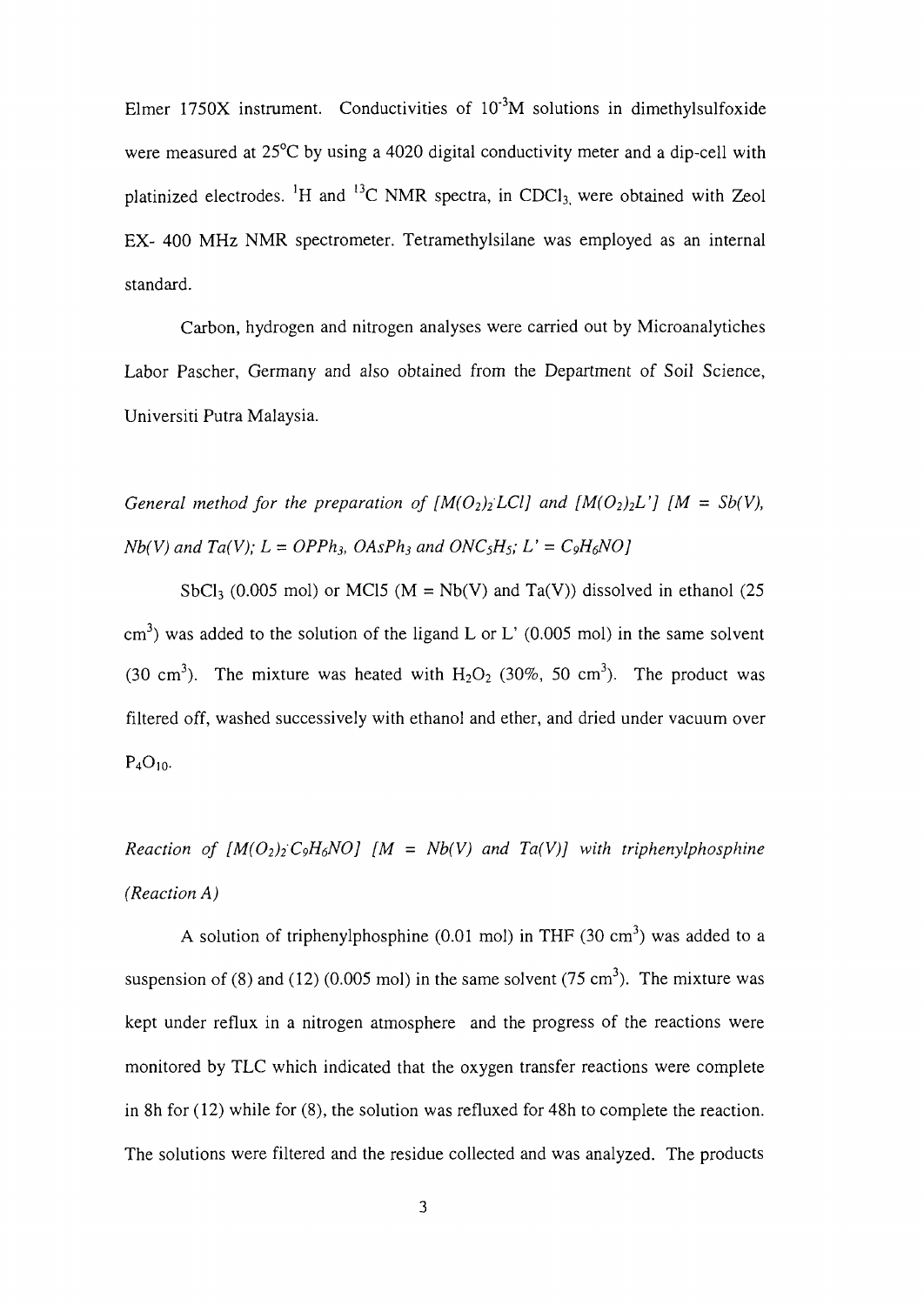were isolated by evaporating the filtrates and were identified as OPPh<sub>3</sub> [m.p. 154-156°C (lit. 157°C)].

#### *Reaction of 12. with trans-stilbene (Reaction B)*

Trans-stilbene  $(1.89, 0.01 \text{ mol})$  was added to a suspension of  $(12)$   $(1.9 \text{ g}, 0.005 \text{ m})$ mol) in CH<sub>2</sub>Cl<sub>2</sub> (200 cm<sup>3</sup>). The mixture was kept under reflux and the progress of the reaction was monitored by TLC which indicated that the reaction was complete in 36h. The solution was filtered, the filtrate evaporated and the residue extracted with ether. Evaporation of the extract yielded 1.7 g of trans-stilbene oxide [m.p. 62-64°C  $(lit. 65-67°C)$ 

#### *Catalytic Reaction of (12) and*  $H_2O_2$  *with trans-stilbene (Reaction C)*

A 1.8 g quantity (0.01 mol) of trans-stilbene was added to 0.09 g of (12) suspended in 40 cm<sup>3</sup> of dioxane and 25 cm<sup>3</sup> of 30%  $H_2O_2$ . The mixture was heated under reflux at 90°C for 36h and filtered, and the filtrate evaporated to dryness. The residue was evaporated using a rotary evaporator a yellow solid (1.7 g, 80% yield) was identified as benzoin [m.p. 135-137 $^{\circ}$ C (lit. 134-136 $^{\circ}$ C)].

*Attempted Reactions of (4) with triphenylphosphine, triphenylarsine and transstilbene (Reaction D)*

Refluxing (4) with a stoichiometric amount of triphenylphosphine, triphenylarsine and trans-stilbene, respectively, in tetrahydrofuran for 48h failed to produce any reaction. Complex (4) was recovered.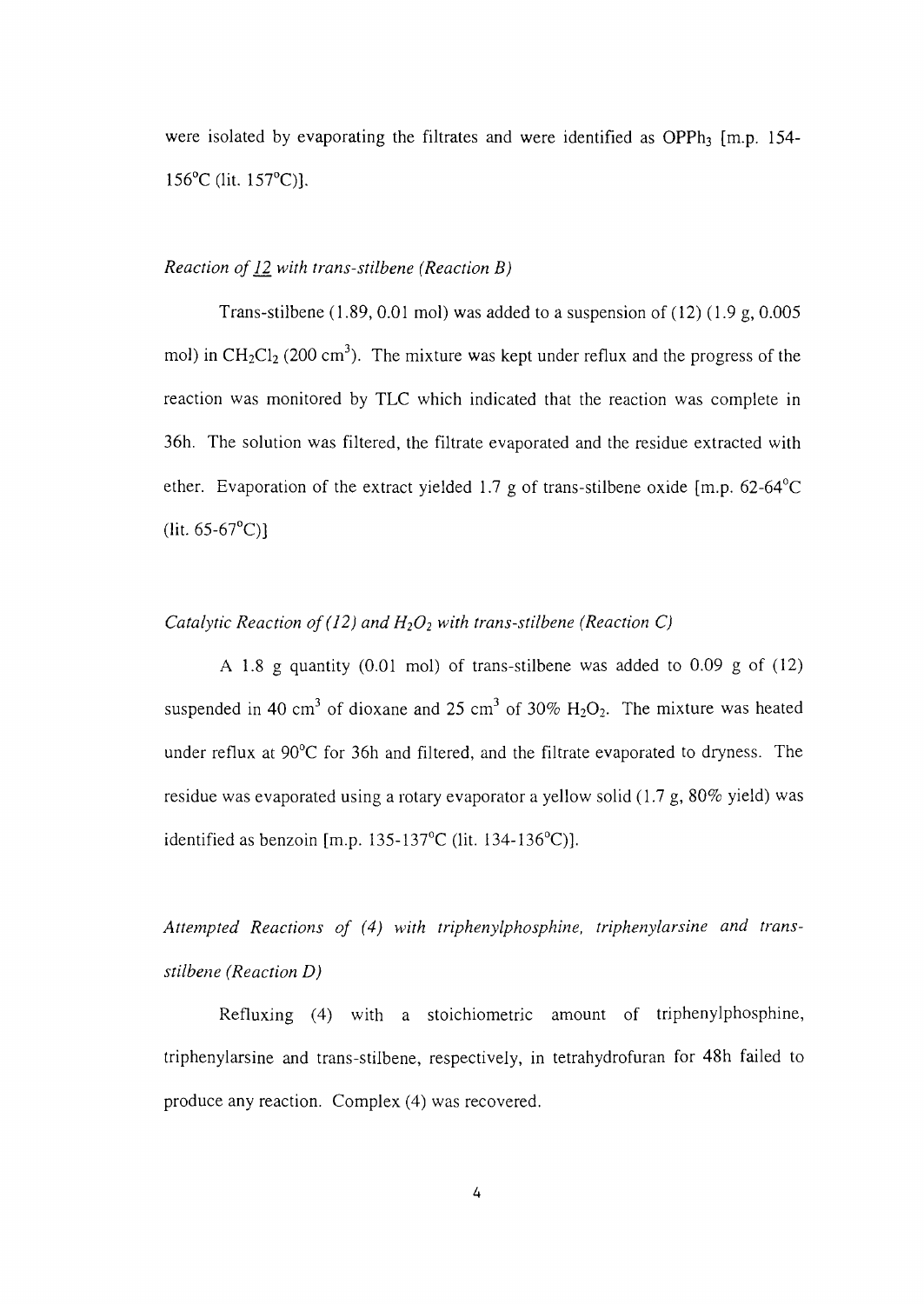#### **Results and Discussion**

#### *Syntheses and Spectroscopy*

Organoperoxo complexes of antimony were prepared by the oxidative addition of peroxo ligand to  $Sb^{3+}$  in all cases. These complexes are the first example of this kind in the literature. All of the complexes,  $(1)$  -  $(12)$ , are diperoxo in nature as evident from the titration of methanoloic solutions of the complexes with cerium (IV) which required 4 equivalent of eerie sulfate per mole of the complex indicating the presence of four active oxygen atoms in all of the complexes.<sup>17</sup> The molar conductance data indicated that all of the complexes were undissociated. The analytical and conductance data are presented in Table 1. These data are consistent with six-fold coordination of  $Sb(V)$ ,  $Nb(V)$  and  $Ta(V)$  complexes.

Infrared spectroscopic data are presented in Table 2. Complexes {(1), (5), (9),  $\{(2), (6), (10)\}$  and  $\{(3), (7), (11)\}$  show a decrease in  $\nu(P=O), \nu(As=O)$  and  $\nu(NO)$ , respectively compared to free ligand values (OPPh<sub>3</sub>, 1192 cm<sup>-1</sup>, OAsPh<sub>3</sub>, 880 cm<sup>-1</sup>, ONC<sub>5</sub>H<sub>5</sub>, 1242 cm<sup>-1</sup>); this indicates coordination by the oxygen of the phosphine oxide, arsine oxide and pyridine oxide ligands. The far-infrared spectra display bands at 420-470 cm<sup>-1</sup> which tentatively attributed to the  $v(M-O)$  modes.<sup>18</sup> In complexes (4), (8) and (12), the decrease in  $v(C=N)$ , by 53, 32 and 50 cm<sup>-1</sup>, respectively, relative to the free ligand value  $(1610 \text{ cm}^{-1})$  indicates coordination by the heterocyclic nitrogen.<sup>5,6,19</sup> This complexes display  $v(M-N)$  modes at 410-435 cm<sup>-1</sup> in the farinfrared spectra of the complexes.<sup>18</sup> The  $\nu$ (O–H) band at 3405 cm<sup>-1</sup> observed in free quinolin-8-ol disappears upon coordination indicating deprotonation, and coordination at the oxygen site. Complexes (1)-(3), (5)-(7) and (9)-(11) show bands at  $405-445 \text{ cm}^{-1}$ which are tentatively attributed to the  $\nu(M-CI)$  modes.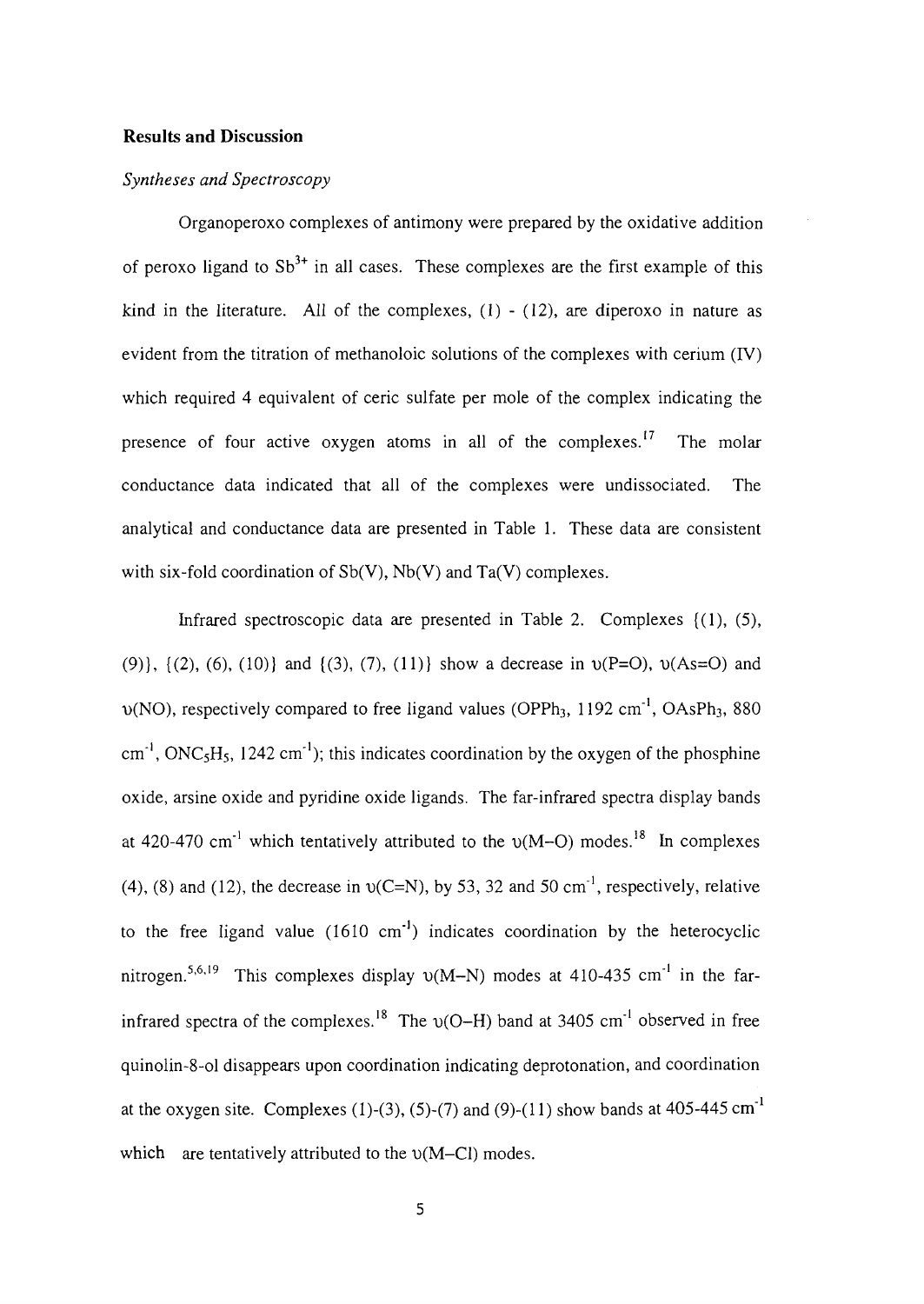The metal peroxo grouping gives rise to three infrared and Raman active vibrational modes. These are predominantly  $O-O$  stretching  $(v_1)$ , the symmetric M-O stretch ( $v_2$ ) and the antisymmetric M-O stretch ( $v_3$ ). The characteristic  $v_1$ (O-O) modes of (1)-(12) appear at 820-870 cm<sup>-1</sup> (Table 2). In particular the  $v_1$ mode decreases upon passing from niobium complexes (5)-(8) to the corresponding tantalum complexes  $(9)-(12)$  thus revealing the effect of size of the metals on  $O-O$ stretching modes. The complexes display  $v_3$  and  $v_2$  modes at 628-690 and 570-604 cm<sup>-1</sup>, respectively. The  $v_1(O-O)$  stretching frequencies are decreased by replacing a given ligand by one which is a stronger donor.  $OASPh_3$  is more polar than  $OPPh_3$  and is hence a stronger donor. This argument seems to apply in accounting for the lower  $\nu_1$  value observed for (2), (6) and (10) as compared to (1), (5) and (9), respectively.

#### *Reactivity:*

Peroxo complexes of antimony, niobium and tungsten were not explosive. These with the exception of antimony complexes liberate iodine on treatment with aqueous iodide. Compounds (8) and (12) were allowed to react with triphenylphosphine ( Reaction A) which produced triphenylphosphine oxide. The infrared spectrum of the product showed band at 1190 cm<sup>-1</sup>, assigned to  $v(P=O)$ .<sup>20</sup> The infrared spectrum of the metal residues of Reaction A showed disappearance of  $v_1(O-O)$  band. The <sup>13</sup>C

NMR spectrum of the product shows signals at 135.5, 132.3, 128.5 and 132.0 ppm which are assigned to the C-1, C-2, C-3 and C-4 carbons, respectively<sup>21</sup>. A possible reaction path is shown in Scheme 1. In order to obtain additional evidence for transfer of peroxo oxygen to PPh<sub>3</sub>, a blank experiment was performed in the absence of the complex under identical conditions, which failed to give the product. In addition compound (12) was more reactive compared to (8) as was evident from the reaction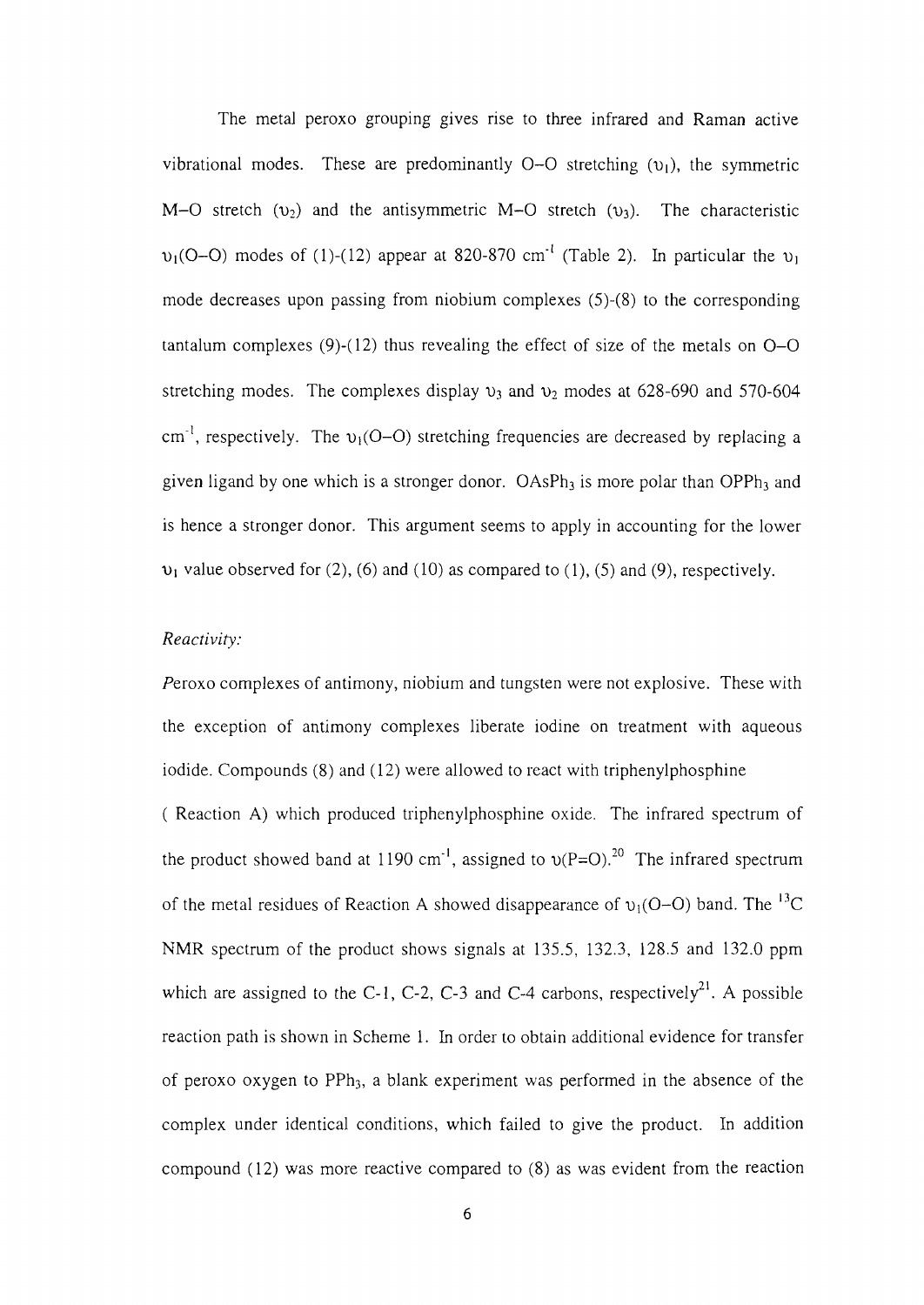time. This is consistent with the contention that tendency to expand coordination number increases with the increase of atomic number of metals in a group, and also in compliance with the fact that  $O_2^2$  is less tightly held in (12) compared to that in (8) making the tantalum complexes more kinetically labile.



Reaction B produced trans-stilbene oxide as evident from a strong infrared band at 1055 cm<sup>-1</sup> assigned to the C-O-C stretching mode and the methine absorption at 3.7 ppm in the  $\mathrm{^1H}$  NMR spectrum as required for trans-stilbene oxide.

In reaction C, (12) was used to catalyze the oxidation of trans-stilbene by  $H_2O_2$ while the product was, however, benzoin. The presence of excess  $H_2O_2$  causes opening up of the epoxide ring and gives  $\alpha$ -hydroxy ketone in the end. The infrared spectrum of the product showed  $v(C=O)$  at 1680 (vs) cm<sup>-1</sup> and  $v(O-H)$  at 3385 (s)  $cm<sup>-1</sup>$ . The <sup>1</sup>H NMR spectrum showed methine absorption at 5.5 ppm. A possible reaction path is shown in Scheme 2.

The organoperoxo complexes of antimony were stable thermodynamically as well as kinetically. The kinetic stability is attributed to the presence of extensive  $p\pi$  $d\pi$  bonding giving some double-bond character to the metal ligand bonding, thus making the complexes coordinatively saturated. This hindus nucleophilic substrates from becoming coordinated to antimony before formation of peroxo metallocycles to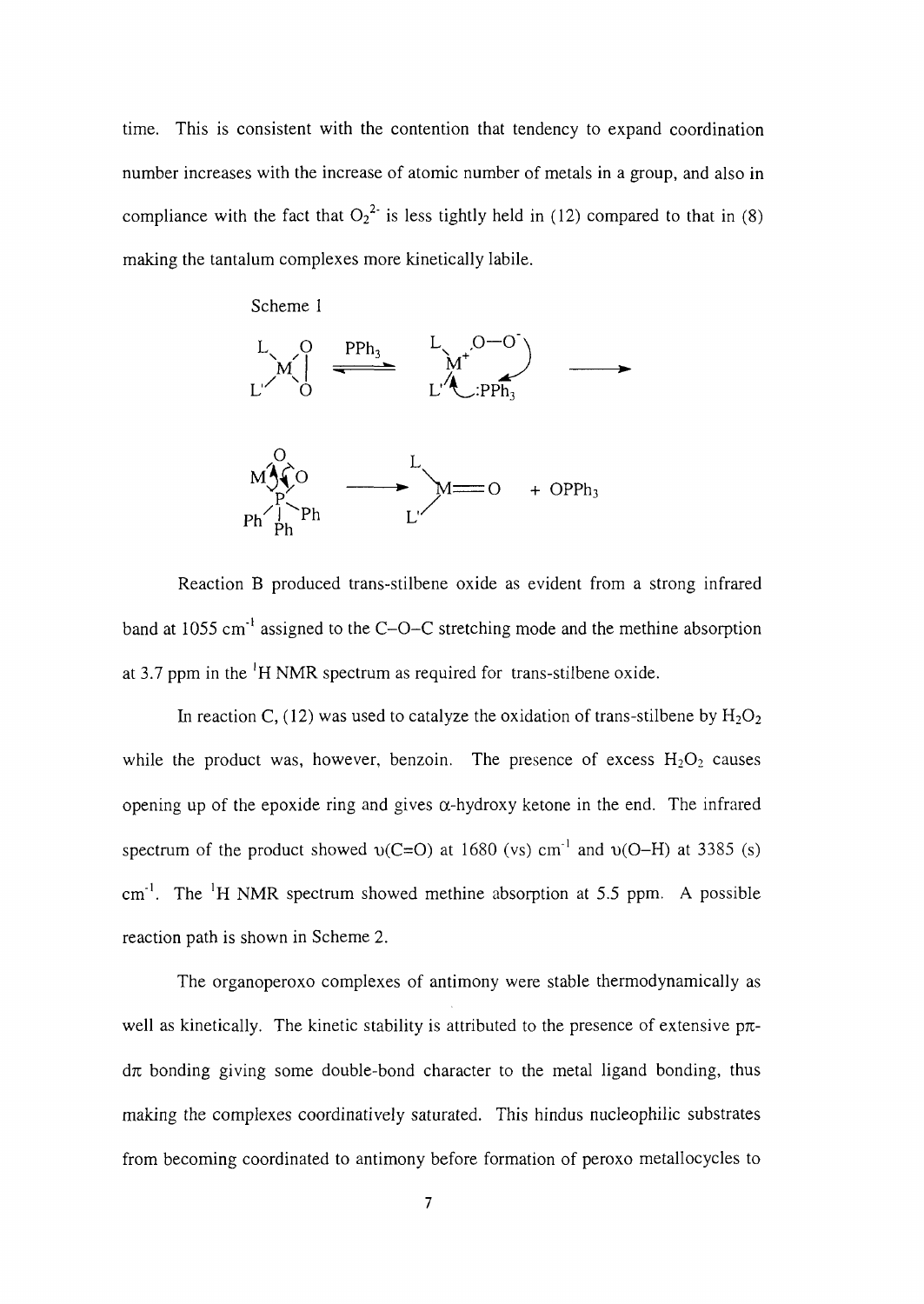facilitate the oxygen transfer. We have found a similar behavior with organoperoxo complexes of tin.<sup>1</sup> The inertness of organoperoxo complexes of non-transition metals toward oxidation reactions is attributed to their ineffectiveness to expand the coordination shell as would be necessary prior to oxygen transfer to both organic and inorganic substrates.

Scheme 2

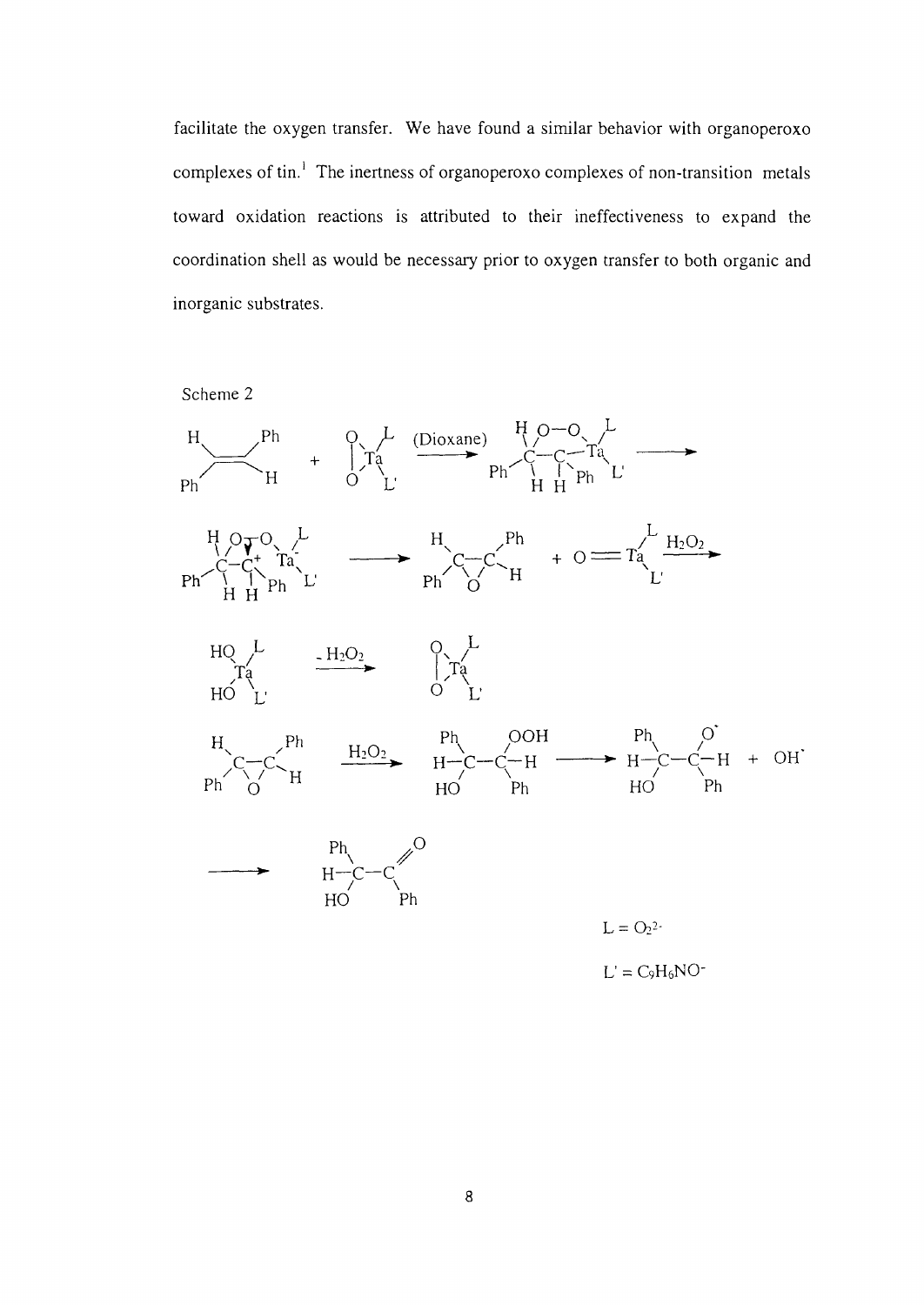#### Acknowledgments

We are indebted to the Department of Chemistry, Universiti Putra Malaysia and Rajshahi University (Bangladesh), for the provision of laboratory facilities. The author thanks the Abdus Salam International Centre for Theoretical Physics (ICTP), Trieste, Italy, for the award of an Associateship, and the Swedish International Development Cooperation Agency (SIDA) for the financial support. The author also thanks Ms Asaro, University of Trieste, Italy, for her assistance with the NMR measurements and Dr. A. R. Khan for preparation of some complexes.

#### **References**

<sup>1</sup> Mimoun, H., *'The Chemistry of Peroxides'*, Ed. S. Patai, (John Wiley: New York 1983).

- 2 Mimoun, H., Roch de, I.S., and Sajus, L., *Tetrahedron,* 1979, 26, 37.
- 3 Mimoun, H., *J. Mol. Catal,* 1980, 7, 1.
- 4 Westland, A.D., Haque, R, and Bouchand, J.M., *Inorg. Chem.,* 1980, 19, 2255.
- 5 Westland, A.D., and Tarafder, M.T.H., *Inorg. Chem.,* 1982, 21, 3228.
- 6 Tarafder, M.T.H., and Miah, M.A.L., *Inorg. Chem.,* 1986, 25, 2265.
- 7 Tarafder, M.T.H., and Khan, A.R., *Polyhedron,* 1987, 6, 275.
- 8 Dengel, A.C., and Griffith, W.P., *Polyhedron,* 1989, 8, 1371.
- 9 Tarafder, M.T.H., and Khan, A.R., *Polyhedron,* 1991, **10,** 819.
- 10 Tarafder, M.T.H., and Khan, A.R., *Polyhedron,* 1991, **10,** 973.
- 11 Tarafder, M.T.H., and Khan, A.R., *Indian J. Chem.,* 1996, **3SA,** 781.
- 12 Muccigroso, D.A., Jacobson, S.E., Apgan, P.A., and Mares, F., *J. Am. Chem. Soc,* 1978,**100,** 7063.
- 13 Westland, A.D., and Tarafder, M.T.H., *Inorg. Chem.,* 1981, 20, 3992.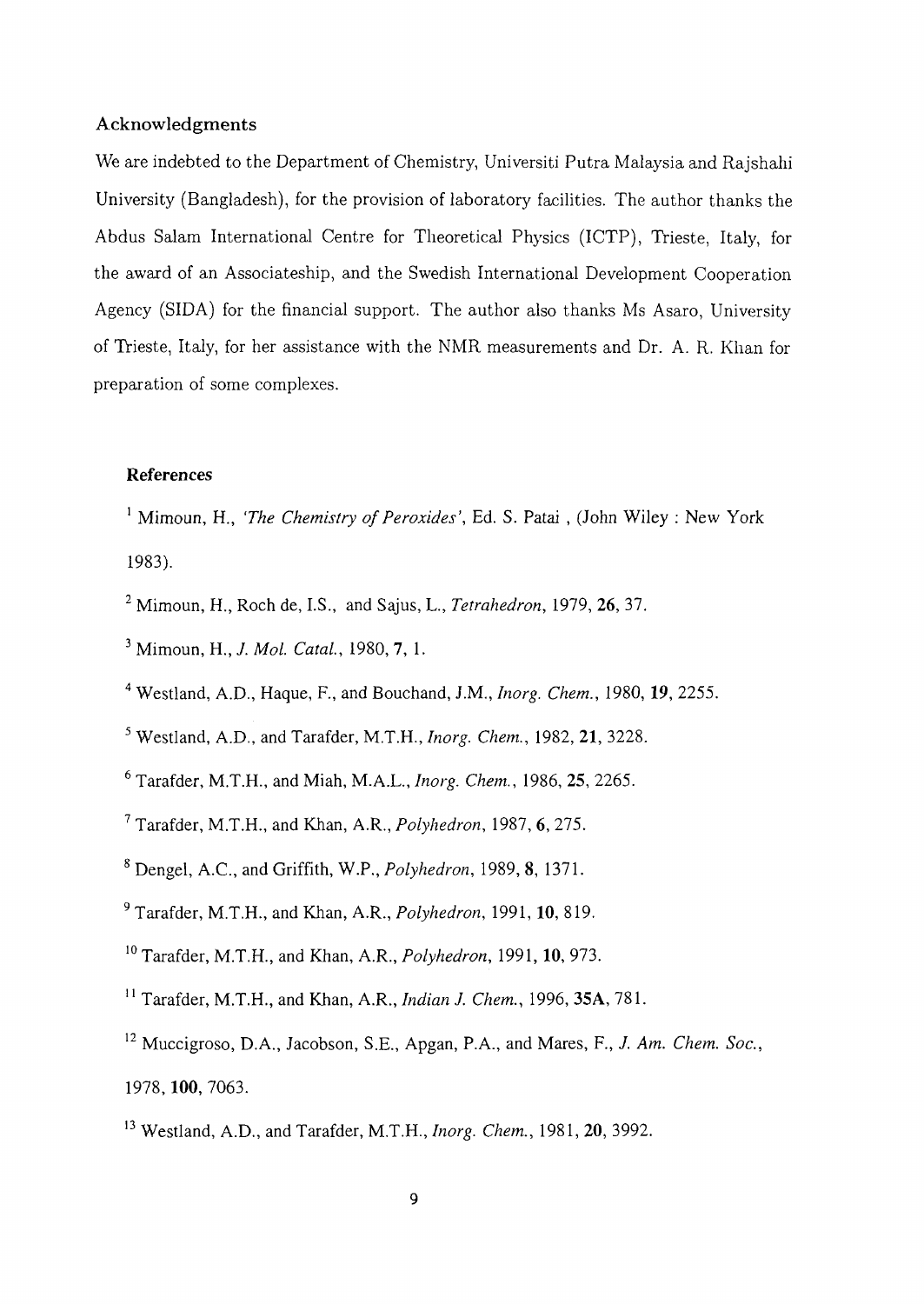- 14 Tarafder, M.T.H., *Indian J. Chem.,* 1987, **26A,** 874.
- 15 Tarafder, M.T.H., and Khan, A. R., *Indian J. Chem.,* 1993, **32A,** 781.
- 16 Tarafder, M.T.H., Yunus, W.M.Z.W., and Silong, S., *Aust. J. Chem.,* 1997, 50, 229.
- <sup>17</sup> Vogel, A.I., "A *Textbook of Quantitative Inorganic Analysis"*, 3<sup>rd</sup> Edn., p.325 (Longmans Green : London, 1961).
- <sup>18</sup> Nakamoto, K., "Infrared Spectra of Inorganic and Coordination Compounds",
- 19 Jacobson, S.E., Tang, R., and Maub , F., *Inorg. Chem.,* 1978, 17, 3055.
- 20 Brown, D., Hill, J., and Rickard, C.E.F., *J. Chem. Soc. A ,* 1970, 499.
- <sup>21</sup> Breitmaier, E. and Voelter, W., "Carbon-13 NMR Spectroscopy", 3<sup>rd</sup> Edn.,p-248 ( VCH Verlagsgesellschaft: Weinheim, 1987)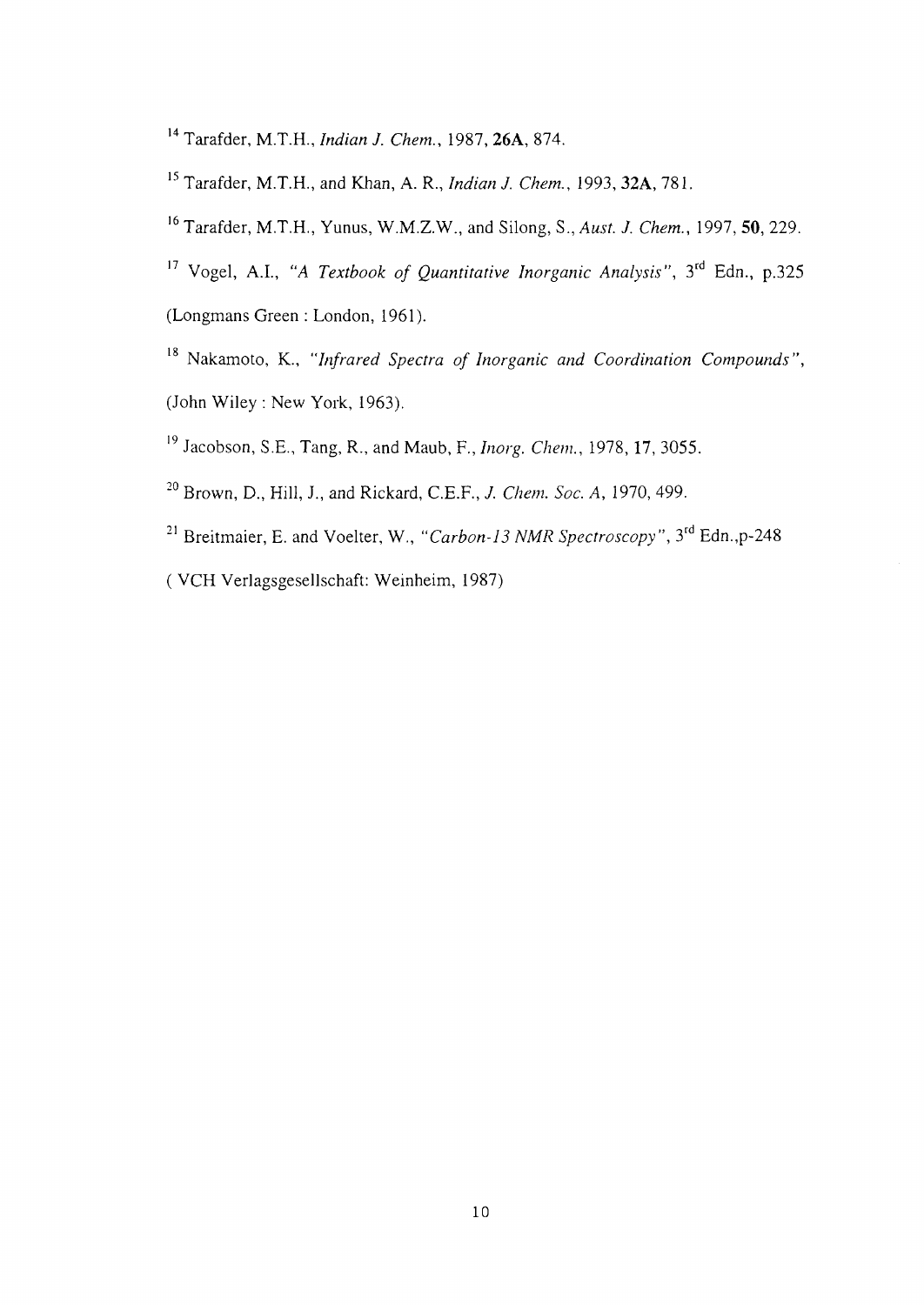## **Table 1. Analytical data and other physical properties of the complexes.**

The organic moieties for the compounds are



|                                                  |      |                   | Found %      |     |             |              | Require % |             | Molar conductance |
|--------------------------------------------------|------|-------------------|--------------|-----|-------------|--------------|-----------|-------------|-------------------|
| Compound Formula                                 | No.  | Colour of complex | $\mathsf{C}$ | H   | $\mathbb N$ | $\mathsf{C}$ | H         | $\mathbf N$ | $Scm2mol-1$       |
| $[Sb(O2)2OPPh3Cl]$                               | (1)  | Colourless        | 42.8         | 2.9 |             | 43.3         | 3.0       |             | 3                 |
| $[Sb(O2)2 OAsPh3Cl]$                             | (2)  | Colourless        | 38.9         | 2.8 |             | 39.7         | 2.8       |             |                   |
| $[Sb(O2)2 ONC5H5Cl]$                             | (3)  | Colourless        | 18.7         | 1.5 | 4.3         | 19.0         | 1.6       | 4.4         | $\overline{2}$    |
| $[Sb(O2)2C9H6NO]$                                | (4)  | Yellow            | 32.3         | 1.6 | 4.1         | 32.8         | 1.8       | 4.3         | $\overline{2}$    |
| $[Nb(O2)2OPPh3Cl]$                               | (5)  | Yellow            | 45.3         | 2.9 |             | 45.9         | 3.2       |             | $\overline{4}$    |
| $[Nb(O_2)_2 OAsPh_3Cl]$                          | (6)  | Yellow            | 43.2         | 3.0 |             | 43.7         | 3.0       |             | 3                 |
| $[Nb(O_2)_2$ ONC <sub>5</sub> H <sub>5</sub> Cl] | (7)  | Colourless        | 20.5         | 1.6 | 4.4         | 20.9         | 1.7       | 4.9         |                   |
| $[Nb(O2)2 C9H6NO]$                               | (8)  | Yellow            | 35.4         | 2.0 | 4.5         | 35.9         | 2.0       | 4.7         | 5                 |
| $[Ta(O2)2OPPh3Cl]$                               | (9)  | Colourless        | 38.3         | 2.4 |             | 38.7         | 2.7       |             | $\overline{2}$    |
| $[Ta(O2)2 OAsPh3 Cl]$                            | (10) | Colourless        | 35.6         | 2.3 |             | 35.9         | 2.5       |             | 3                 |
| $[Ta(O2)2ONC5H5Cl]$                              | (11) | Colourless        | 15.7         | 1.2 | 3.3         | 16.0         | 1.3       | 3.7         |                   |
| $[Ta(O2)2C9H6NO]$                                | (12) | Yellow            | 27.2         | 1.4 | 3.4         | 27.7         | 1.5       | 3.7         | $\overline{2}$    |

 $\sim$